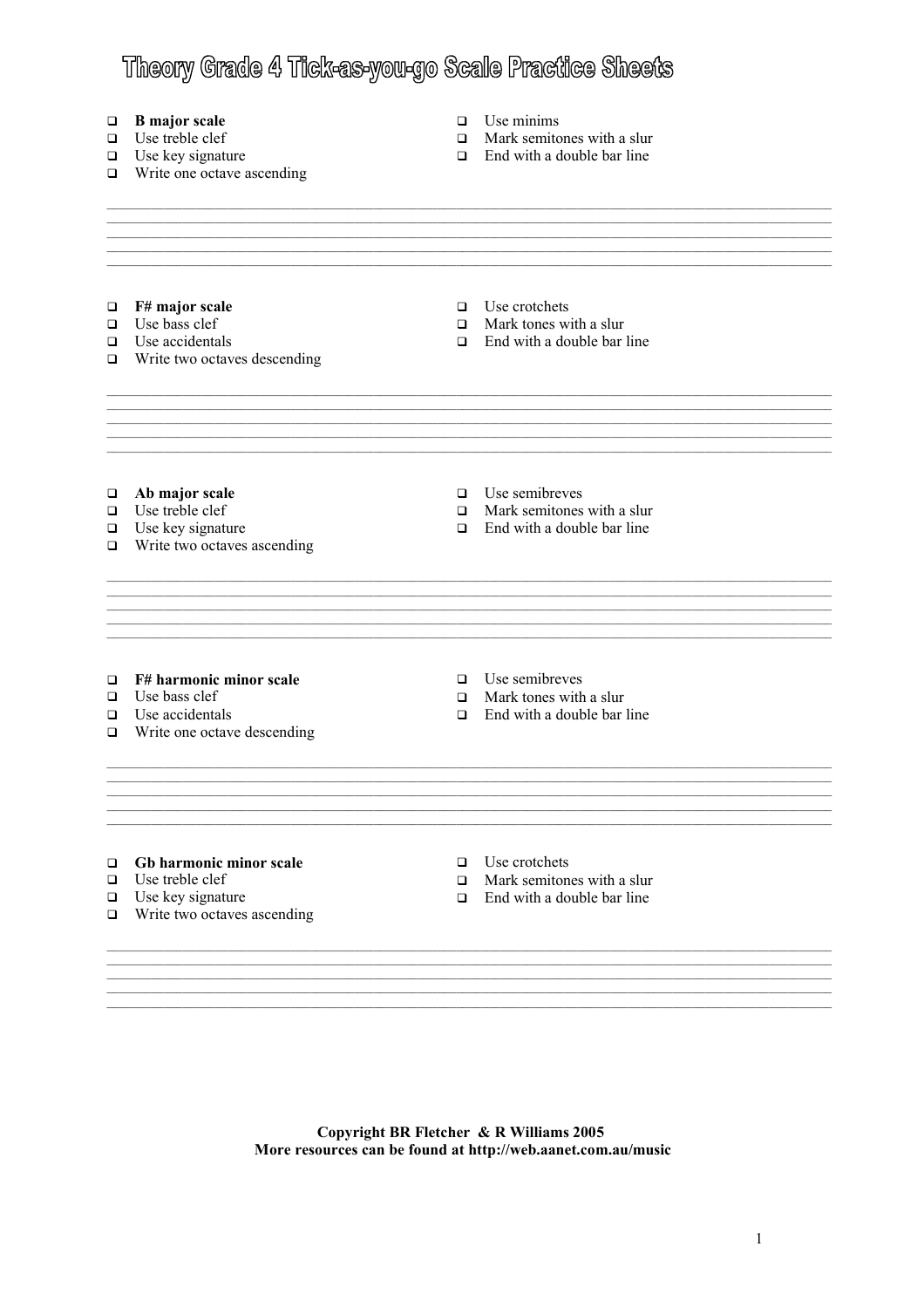#### $\Box$  Db major scale

- $\Box$  Use bass clef
- $\Box$  Use accidentals
- $\Box$  Write two octaves descending
- $\Box$  Use minims
- $\Box$  Mark tones with a slur
- $\Box$  End with a double bar line

 $\Box$  Gb major scale

- $\Box$  Use treble clef
- $\Box$  Use key signature
- $\Box$  Write one octave ascending
- $\Box$  Use minims
- $\Box$  Mark semitones with a slur
- $\Box$  End with a double bar line

 $\Box$  F harmonic minor scale

- $\Box$  Use bass clef
- $\Box$  Use accidentals
- $\Box$  Write one octave descending

 $\Box$  Use crotchets

- $\Box$  Mark tones with a slur
- $\Box$  End with a double bar line

- $\Box$  B harmonic minor scale
- $\Box$  Use treble clef
- $\Box$  Use key signature
- $\Box$  Write two octaves ascending
- $\Box$  Use semibreves
- $\Box$  Mark semitones with a slur
- $\Box$  End with a double bar line

- $\Box$  Bb harmonic minor scale
- $\Box$  Use treble clef
- $\Box$  Use key signature
- $\Box$  Write two octaves descending
- $\Box$  Use semibreves
- $\Box$  Mark semitones with a slur
- $\Box$  End with a double bar line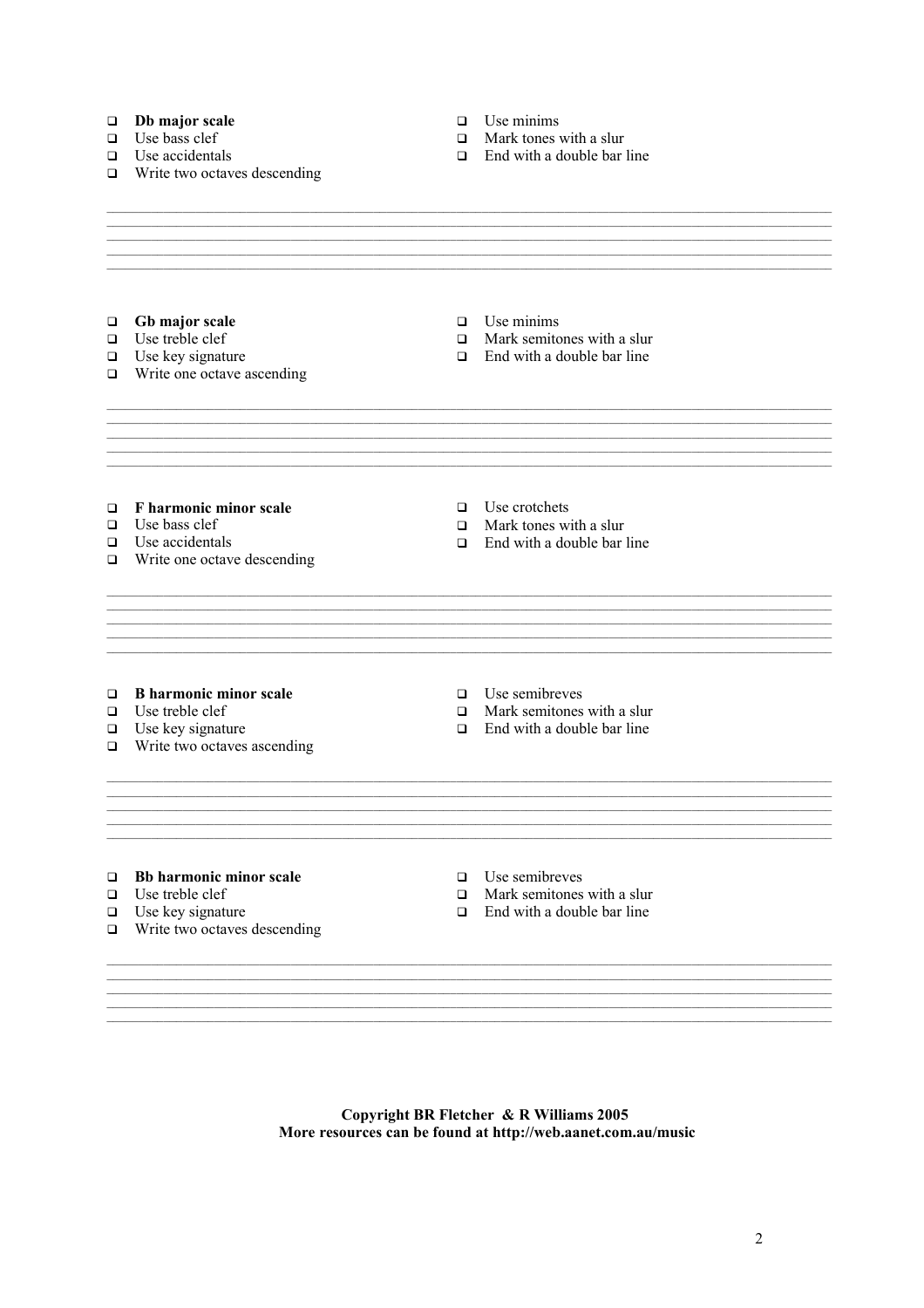## $\Box$  F harmonic minor scale

- $\Box$  Use bass clef
- $\Box$  Use accidentals
- $\Box$  Write one octave descending
- $\Box$  Use semibreves
- $\Box$  Mark tones with a slur
- $\Box$  End with a double bar line

- $\Box$  C# harmonic minor scale
- $\Box$  Use treble clef
- $\Box$  Use key signature
- $\Box$  Write two octaves ascending
- $\Box$  Use crotchets
- $\Box$  Mark semitones with a slur
- $\Box$  End with a double bar line

 $\Box$  F# harmonic minor scale

- $\Box$ Use treble clef
- $\Box$  Use treble cler<br> $\Box$  Use key signature
- $\Box$  Write two octaves ascending
- $\Box$  Use minims
- $\Box$  Mark semitones with a slur
- $\Box$  End with a double bar line

- $\Box$  F# major scale
- $\Box$  Use bass clef
- $\Box$  Use accidentals
- $\Box$  Write two octaves descending
- $\Box$  Use crotchets
- $\Box$  Mark tones with a slur
- $\Box$  End with a double bar line

- $\Box$  B major scale
- $\Box$  Use treble clef
- $\Box$  Use key signature
- $\Box$  Write one octave ascending
- $\Box$  Use semibreves
- $\Box$  Mark semitones with a slur
- $\Box$  End with a double bar line